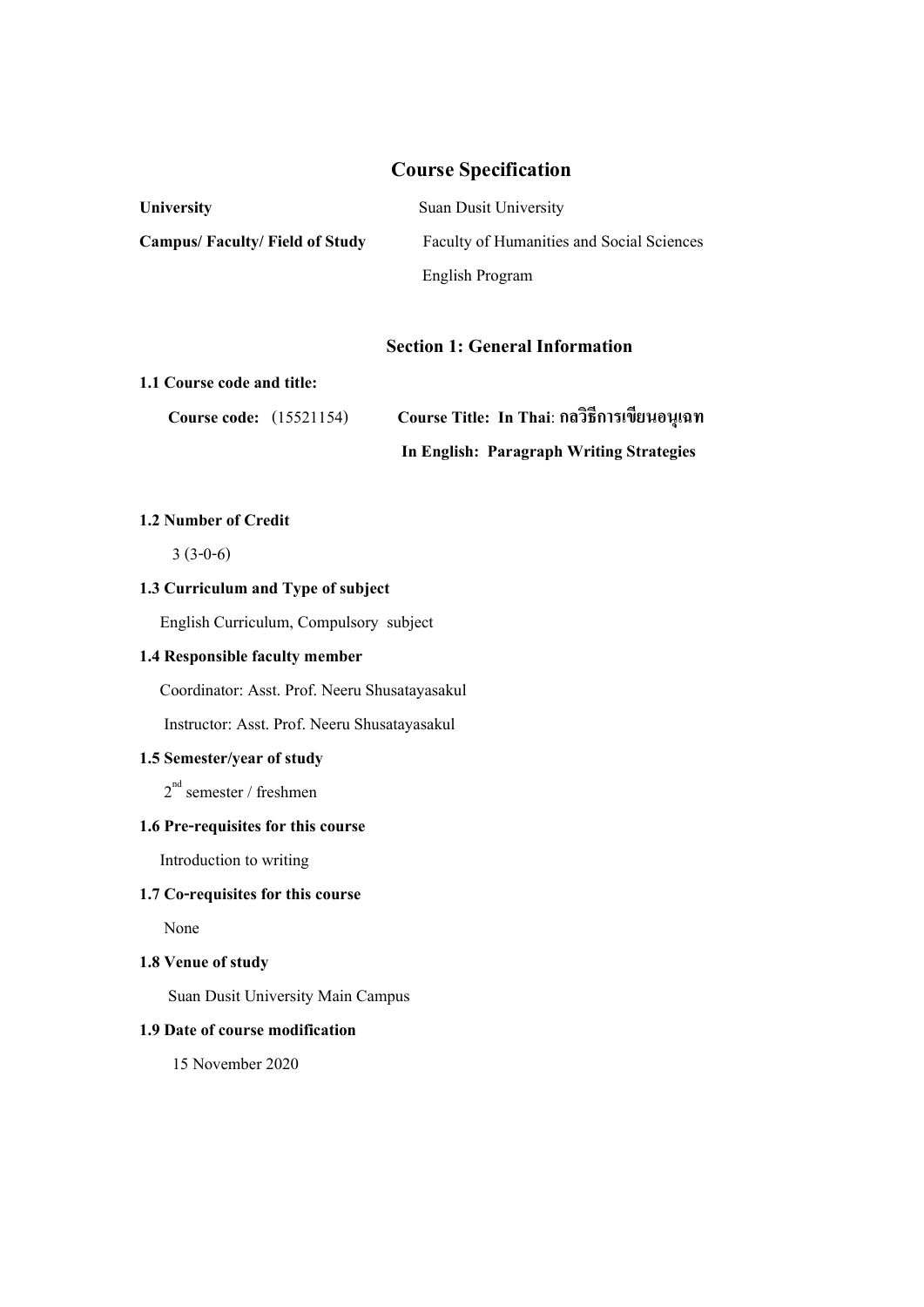#### **Section 2: Aims and Objectives**

#### **2.1 Course Objectives**

1. Be self-disciplined, punctual, and responsible for study and assigned work. And apply the knowledge morally and ethically

 2. Have the general and systematic knowledge and theories of the subject matter. Be able to identify and write different kinds of paragraphs on various social, professional, and academic topics in English. Conclude main idea and main point from stories and categorize types of information from printing and online medium. All of abilities are equivalent to C1 (Proficient User) according to Common European Framework of Reference for Languages: learning, teaching, assessment (CEFR)

 3. Able to apply English language knowledge for analyzing and criticizing reasonably and resolve problem systematically.

4. Be able to gather skills and knowledge of English language for individual's work effectively.

5. Apply digital technology for improving English language in working effectively.

#### **2.2 Purpose for course development and modification**

 To provide students the knowledge, abilities, and skills to identify and write different kinds of paragraphson various social, professional, and academic topics in English essential for the 21st century.

#### **Section 3: Course Management**

#### **3.1 Course description:**

การเขียนประโยคภาษาอังกฤษชนิดต่างๆ การเขียนประโยคโดยใช้กาลต่าง ๆ ประโยคไม่ สมบูรณ์และประโยคสมบูรณ์กระบวนการและกลวิธีการเขียนอนุเฉท รูปแบบและองค์ประกอบของอนุเฉท การเขียนประโยคใจความสาคัญและประโยคสนับสนุนอนุเฉทประเภทต่าง ๆ การฝึกเขียนระดับอนุเฉท ประเภทต่าง ๆ

Writing English sentences in different types, writing sentences using different tenses,

fragments and complete sentence, writing process and paragraph writing strategies,

paragraph formats and parts of a paragraph, writing topic sentences and supporting

sentences of various types of paragraphs, practice on writing different types of paragraphs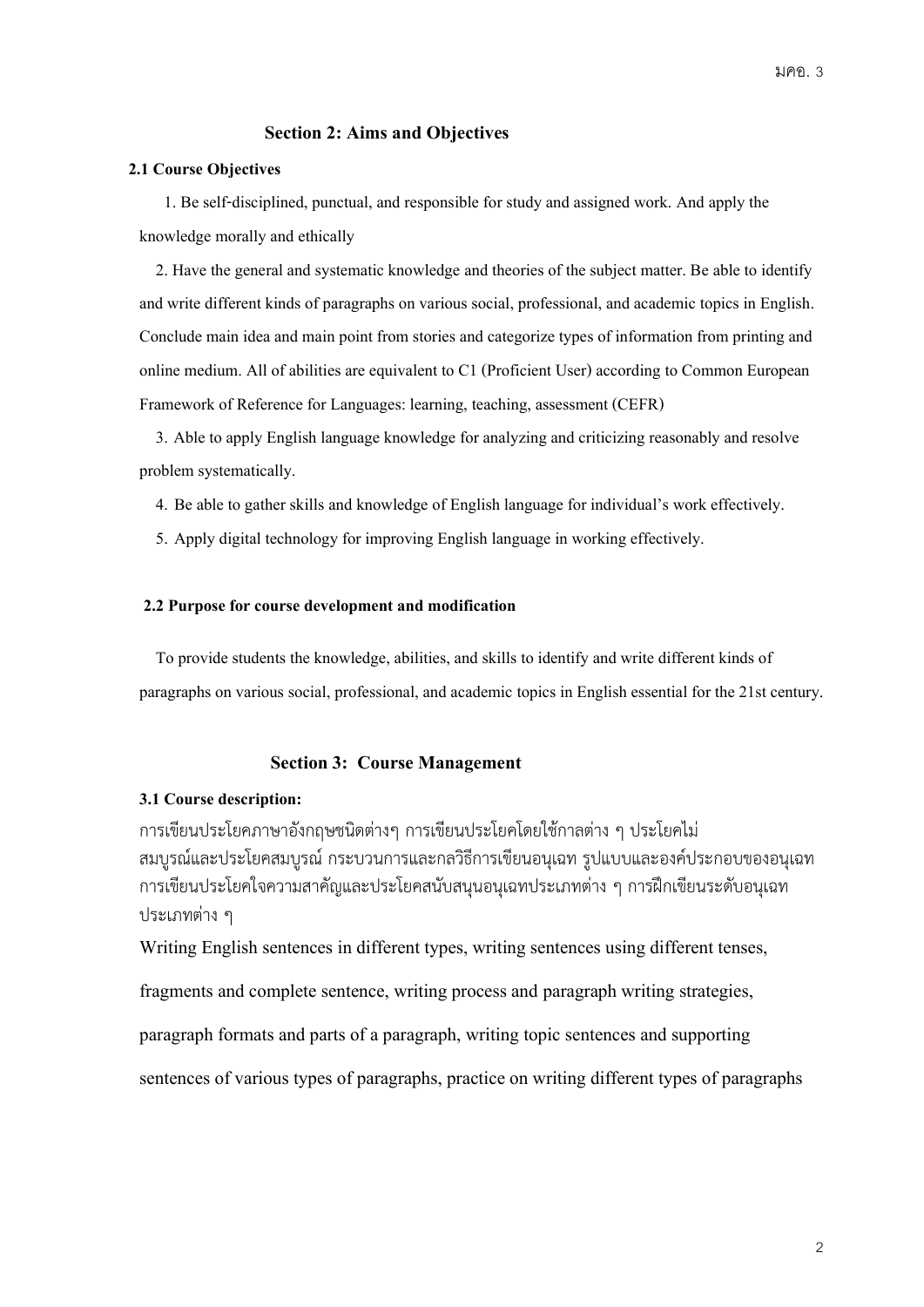### **3.2 Teaching Hours per semester**

| <b>Lecture/Practice</b> | <b>Additional Teaching</b>                  | Practice/Training/ | Self-study |
|-------------------------|---------------------------------------------|--------------------|------------|
| hours                   | <b>Hours</b>                                | <b>Fieldwork</b>   |            |
| 45 hours                | 2-4 hrs. per wk. as per<br>need of students |                    | 90 hours   |

#### **3.3 Consultation hours**

1) Group and/or individual consultations in person can be done on Tuesday & Wednesday during office hour.

2) The instructor can be contacted at any time via Group Line Messenger: (trustchavi), email

[ch-avi@hotmail.com](mailto:ch-avi@hotmail.com) or by phone @089-0309554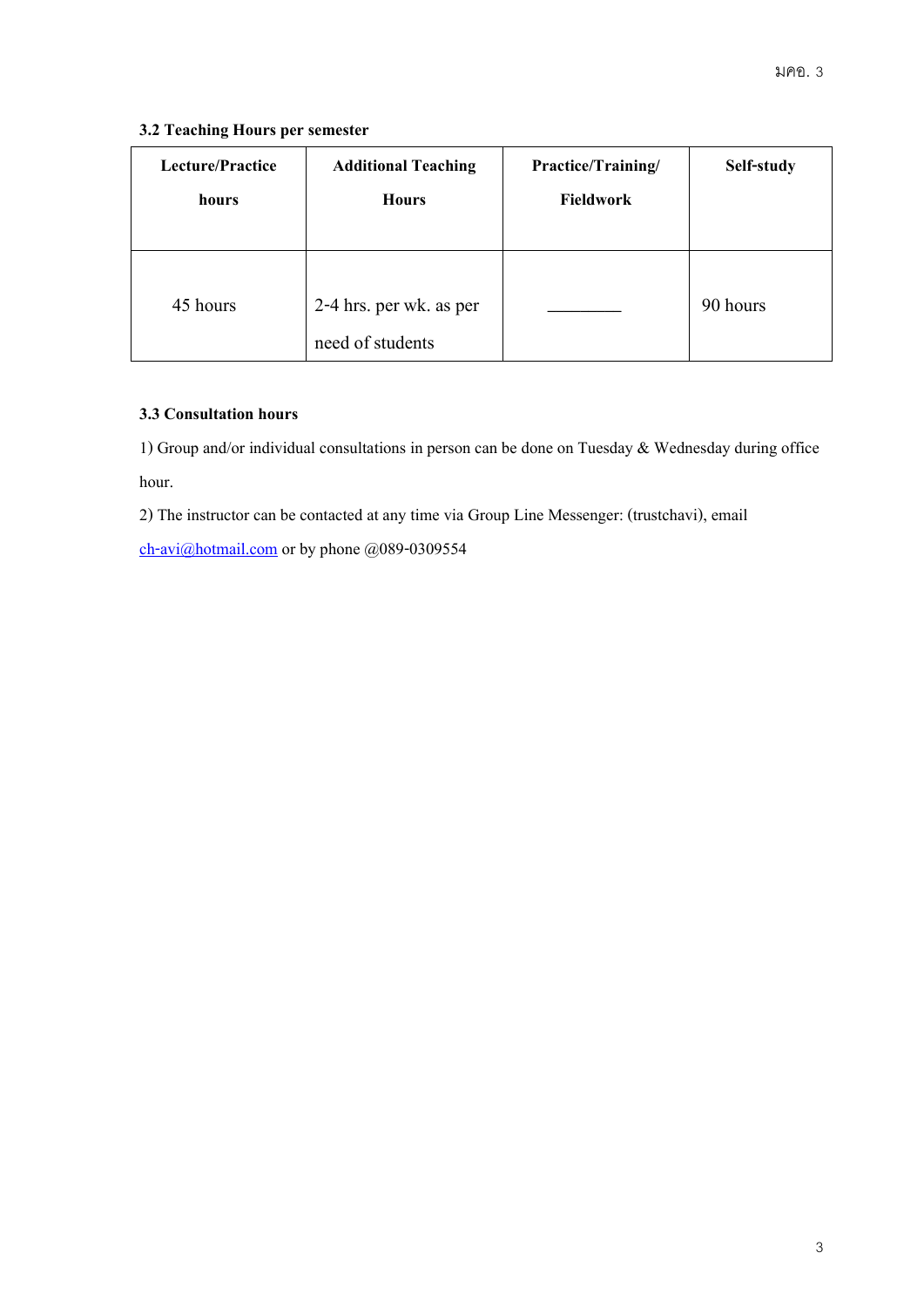# **Section 4: Student Learning Development**

#### **Teaching and Assessment:**

| <b>Learning domains</b>                  | <b>Teaching Strategies</b>                      | <b>Assessment Method</b>     | Week of                  |            |
|------------------------------------------|-------------------------------------------------|------------------------------|--------------------------|------------|
|                                          |                                                 |                              | <b>Evaluation</b>        | Percentage |
| 1) Ethics and Moral                      | *Students will be coached on Discipline,        | <b>Authentic Assessments</b> | Wk. $1 - 16$             | 10%        |
| 1.1 Accomplish assigned work with        | punctuality & responsibility towards            |                              |                          |            |
| accuracy and punctuality.                | assignments & behavior.                         |                              |                          |            |
| 1.2 Accomplish assigned work without     | * Students will be coached on the value of      |                              |                          |            |
| plagiarism.                              | honesty in life.                                |                              |                          |            |
| 1.3 Apply English language knowledge     |                                                 |                              |                          |            |
| for individual and society's sakes       |                                                 |                              |                          |            |
|                                          |                                                 |                              |                          |            |
|                                          |                                                 |                              |                          |            |
| 2) Knowledge                             | *Interactive lecture on the main concept of the | * In -class Activities       | Wk. $1 - 15$             | $5\%$      |
| 2.1 Be able to listen and response with  | contents and the practical application of these | * Test on Assignments        | Wk., 3, 6, 8, 10, 12, 15 | 20%        |
| English language in academic, social and | concepts in identifying and writing main ideas  | *Final examination           | Wk.16                    | 20%        |
| professional topics, conclude main idea  | and supporting details on various social,       |                              |                          |            |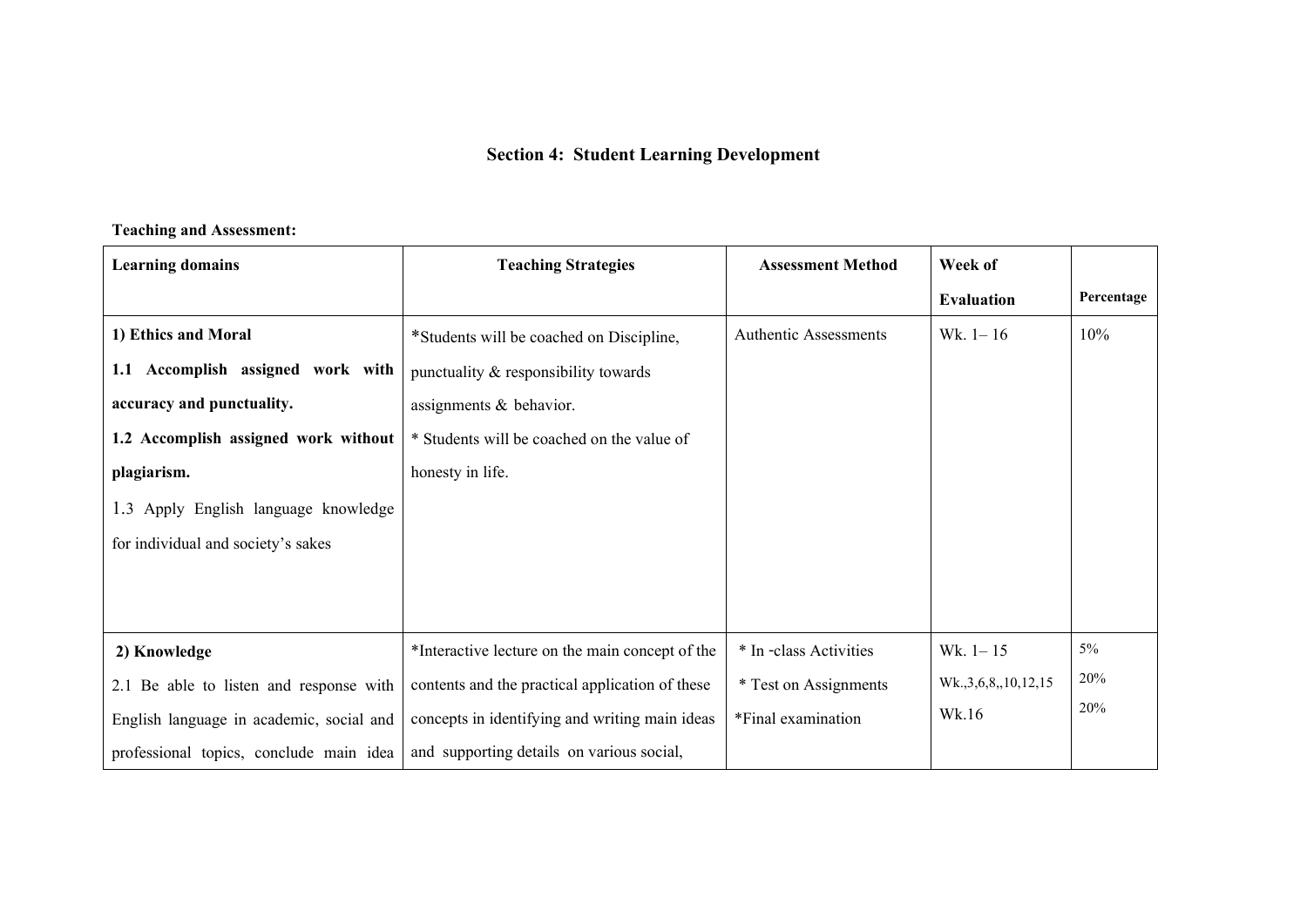# มคอ. 3

| and main point from stories, categorize     | academic and professional topics.              |  |  |
|---------------------------------------------|------------------------------------------------|--|--|
| types of information from printing and      | *Analytical, critical thinking and discussion  |  |  |
| online medium as well as give an oral       | based lecture on various social, academic, and |  |  |
| presentation accurately and entirely. The   | professional topics to conclude main points    |  |  |
| knowledge level of learner should be in     | from printing and online articles.             |  |  |
| the level of C1 (Proficient User) according | $*$ Interactive lectures, discussion $&$       |  |  |
| to Common European Framework of             | demonstration on the practical application of  |  |  |
| Reference<br>for<br>Languages: learning,    | these concepts for everyday and professional   |  |  |
| teaching, assessment (CEFR)                 | life.                                          |  |  |
| 2.2 Common European Framework of            |                                                |  |  |
| for Languages: learning,<br>Reference       |                                                |  |  |
| teaching, assessment (CEFR)                 |                                                |  |  |
| Be able to read and write with English      |                                                |  |  |
| language in academic, social and            |                                                |  |  |
| professional topics, conclude main idea     |                                                |  |  |
| and main point from stories, categorize     |                                                |  |  |
| types of information from printing and      |                                                |  |  |
| online medium as well as give an oral       |                                                |  |  |
| presentation accurately and entirely.       |                                                |  |  |
| The knowledge level of learner should       |                                                |  |  |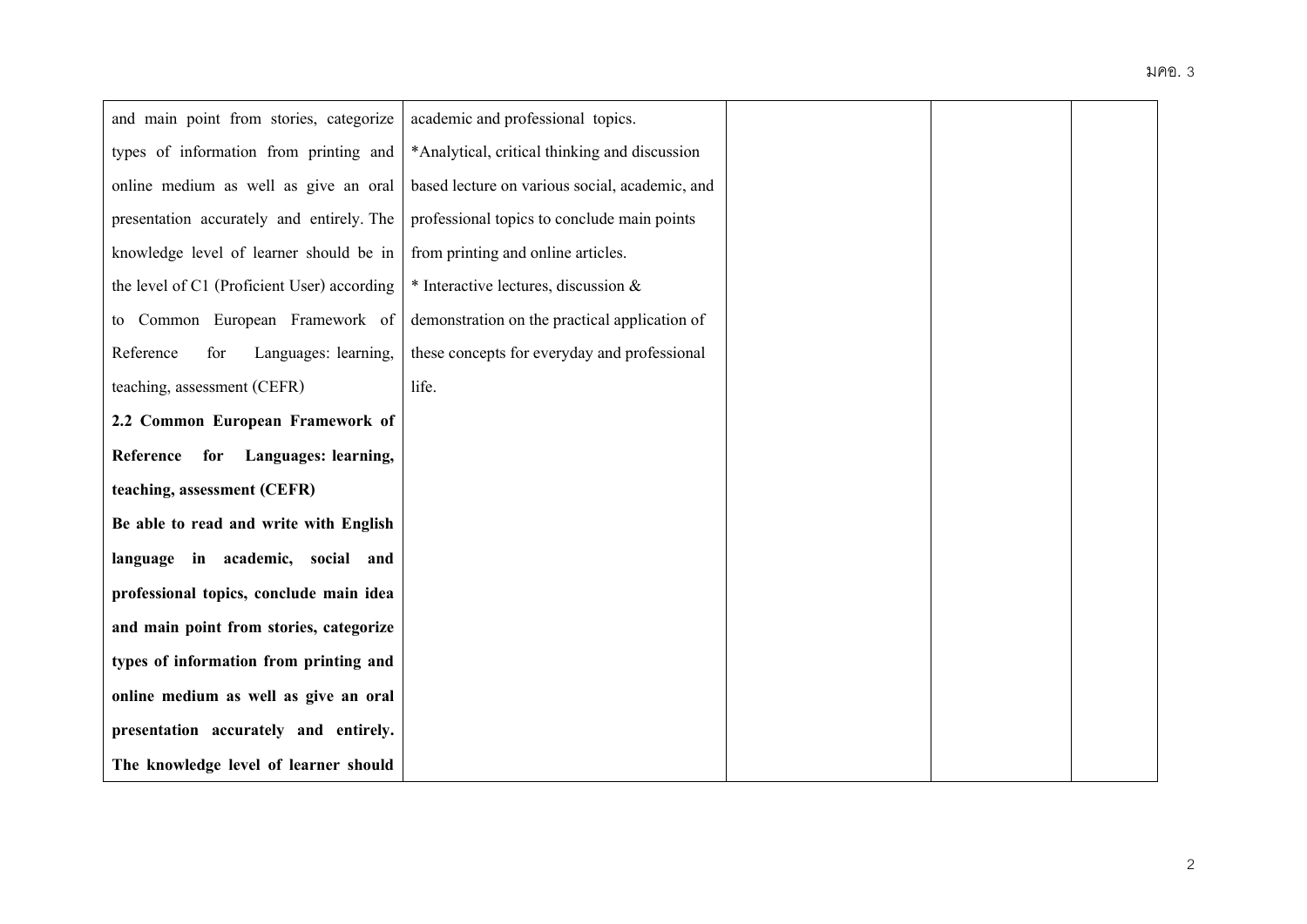| be in the level of C1 (Proficient User)      |  |
|----------------------------------------------|--|
| according to Common<br>European              |  |
| Framework<br>Reference<br>of<br>for          |  |
| Languages: learning,<br>teaching,            |  |
| assessment (CEFR)                            |  |
| 2.3 Be able to apply all fields of English   |  |
| linguistics such as pronouncing English      |  |
| language accurately based on Phonetics       |  |
| Phonology, analyzing<br>sentence<br>and      |  |
| meaning and origin of words based on         |  |
| Morphology, analyzing structure and          |  |
| meaning of phrases and sentences based       |  |
| on Syntax including analyze the evolution    |  |
| and change of English language and also      |  |
| World Englishes.                             |  |
| 2.4 Be able to read, interpret, analyze and  |  |
| criticize British and American literature:   |  |
| prose, verse and play, and also the          |  |
| literature composed and translated to        |  |
| English referring to theory of literature to |  |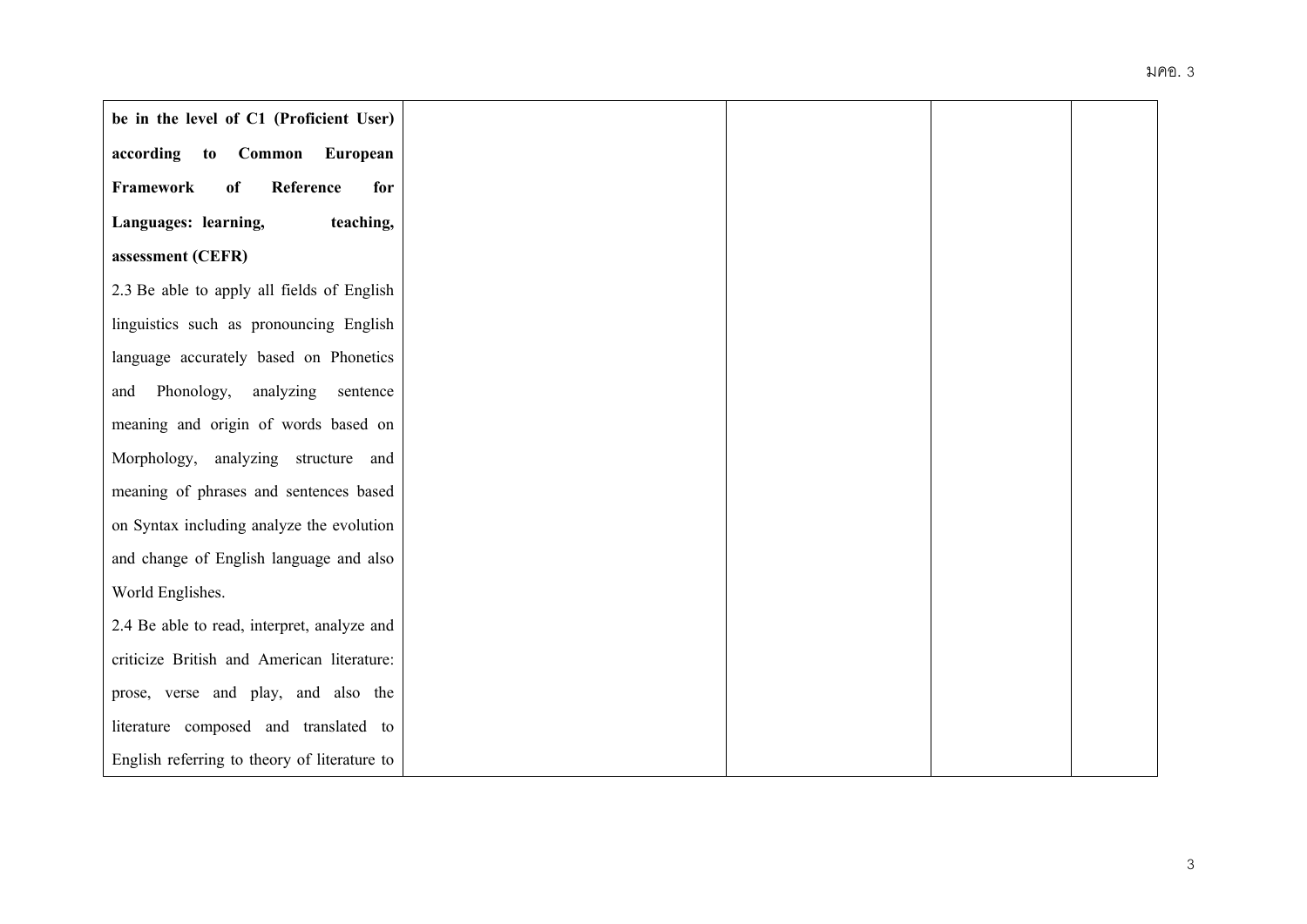|                                         |  | มคอ. 3 |
|-----------------------------------------|--|--------|
| of<br>understand<br>the<br>importance   |  |        |
| individualism, society and culture; all |  |        |
| leading to live together in peace.      |  |        |
|                                         |  |        |
| 2.5 Be able to translate passage and    |  |        |
| various statements from English to      |  |        |
| Thai and Thai to English such as        |  |        |
| informative statement (news and         |  |        |
| documentary), sensational statement     |  |        |
| (novel), persuasive statement (speech   |  |        |
| address) including statement<br>and     |  |        |
| using specific vocabulary field         |  |        |
| accurately, entirely and deliberately;  |  |        |
| all from the understanding of Thai      |  |        |
| and English language structures.        |  |        |
|                                         |  |        |
|                                         |  |        |
|                                         |  |        |
|                                         |  |        |
|                                         |  |        |
|                                         |  |        |
|                                         |  |        |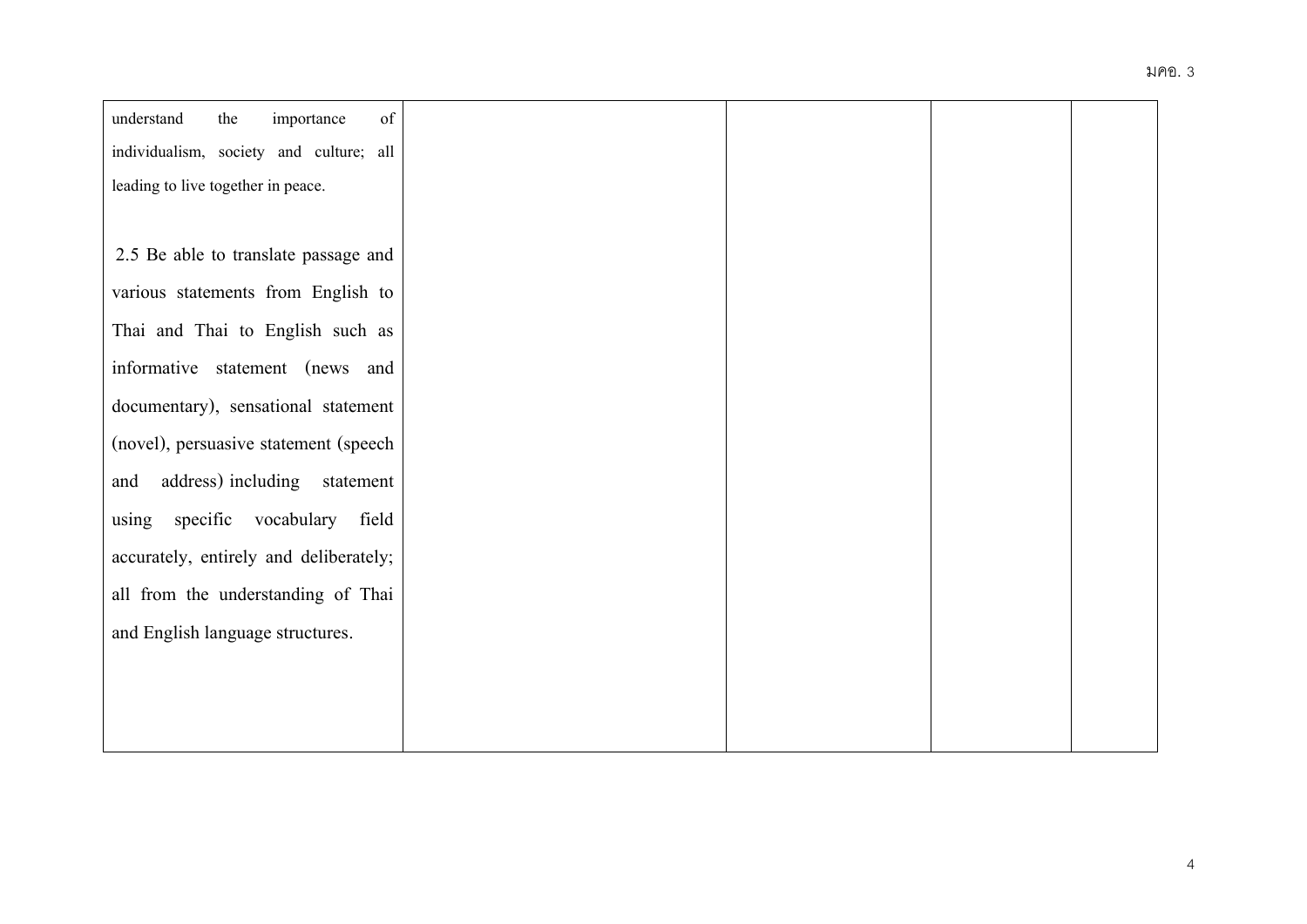| 3. Cognitive Skills                         |                                              |                              |                  |       |
|---------------------------------------------|----------------------------------------------|------------------------------|------------------|-------|
| 3.1 Apply English language knowledge        | * Performance, evidence & problem-based      | Authentic Assessments) on    | Wk.3,8,10,11,13, | 10%   |
| for working effectively.                    | learning, which allow students to think      | Behavioral observation       |                  |       |
| 3.2Apply English language knowledge         | logically and learn in a more constructive   | and peer evaluation for pair |                  |       |
| for analyzing and criticizing reasonably    | approach.                                    | & group work & team          |                  |       |
| and resolve problem systematically          |                                              | assignments.                 |                  |       |
|                                             |                                              |                              |                  |       |
| 4. Interpersonal Skills and responsibility  |                                              |                              |                  |       |
| 4.1 Apply English language knowledge for    |                                              |                              |                  |       |
| working with others effectively, express    |                                              |                              |                  |       |
| leadership, concern with self-duty and be   |                                              |                              |                  |       |
| open-minded to listen to others' opinion as |                                              |                              |                  |       |
| well as adjust oneself to variations in     |                                              |                              |                  |       |
| workplace and society.                      |                                              |                              |                  |       |
| 4.2 Gather skills and knowledge of          | * Assign students to search and create ideas |                              |                  |       |
| English language for individual's work      | on various assignments from different        | *In-class activities         |                  | $5\%$ |
| effectively                                 | websites and use the new information in      | *assignments                 | Wks. 2 to 16     | 10%   |
|                                             | accomplishing and presenting tasks.          | *final Exam                  |                  | 5%    |
|                                             |                                              |                              |                  |       |
|                                             |                                              |                              |                  |       |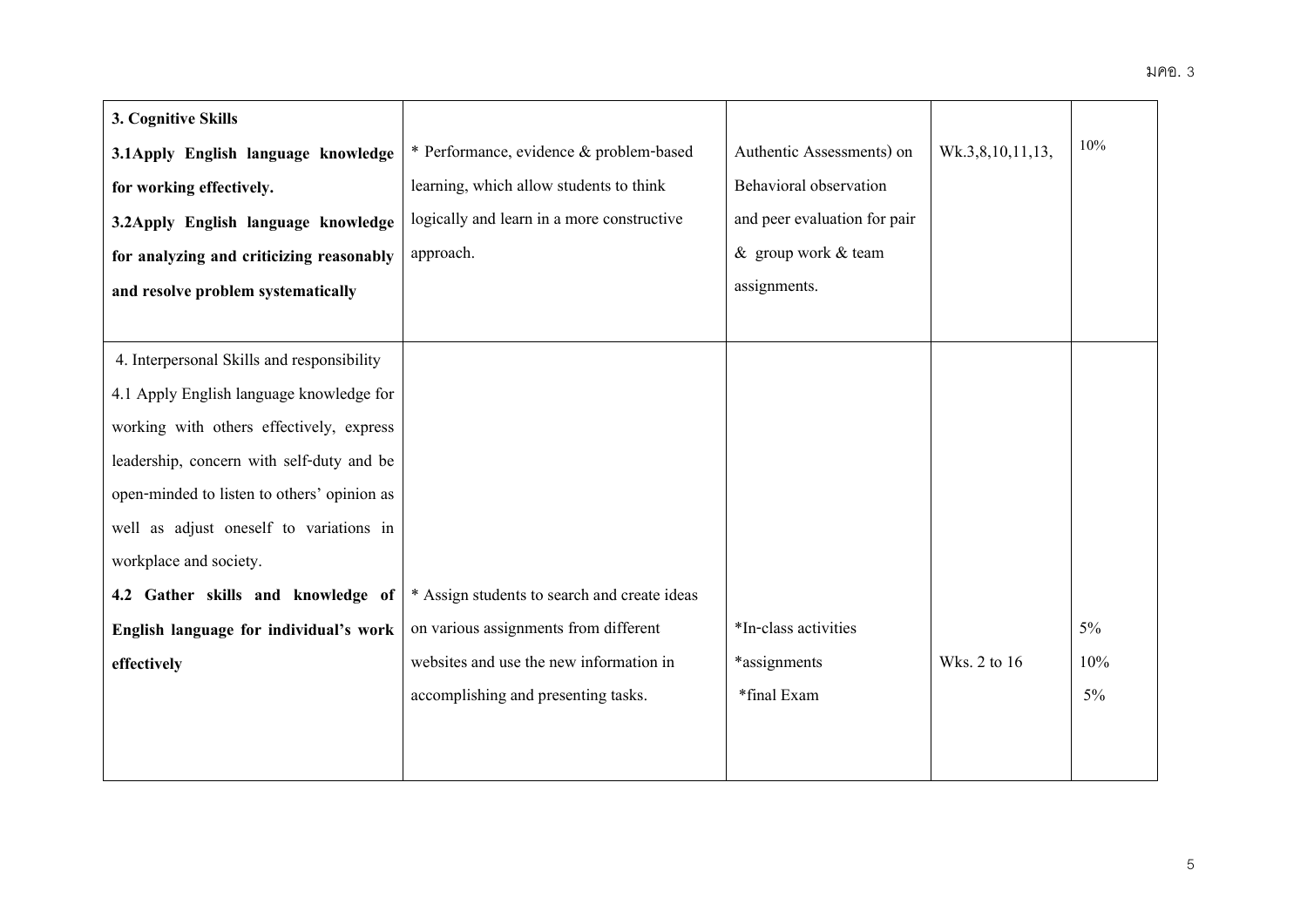| Analysis,<br>Communication<br>5.Numerical    |                                              |                             |              |       |
|----------------------------------------------|----------------------------------------------|-----------------------------|--------------|-------|
| and Information Technology Skills            |                                              |                             |              |       |
| 5.1 Have an individual's ability to find,    |                                              |                             |              |       |
| evaluate, and compose clear information      |                                              |                             |              |       |
| through writing and other mediums on         | *Assign tasks that involve the use of        | *In-class activities        | Wks. 2 to 16 | 10%   |
| various digital platforms; be able to give a | technology in searching for information and  | <i>*Test on Assignments</i> |              | $5\%$ |
| with<br>presentation<br>the<br>in<br>meeting | encourage students to utilize a variety of   | *final Exam                 |              |       |
| technology.                                  | technological resources in accomplishing the |                             |              |       |
| digital<br>technology<br>5.2<br>for<br>Apply | assignments.                                 |                             |              |       |
| improving English language in working        |                                              |                             |              |       |
| effectively.                                 |                                              |                             |              |       |
|                                              |                                              |                             |              |       |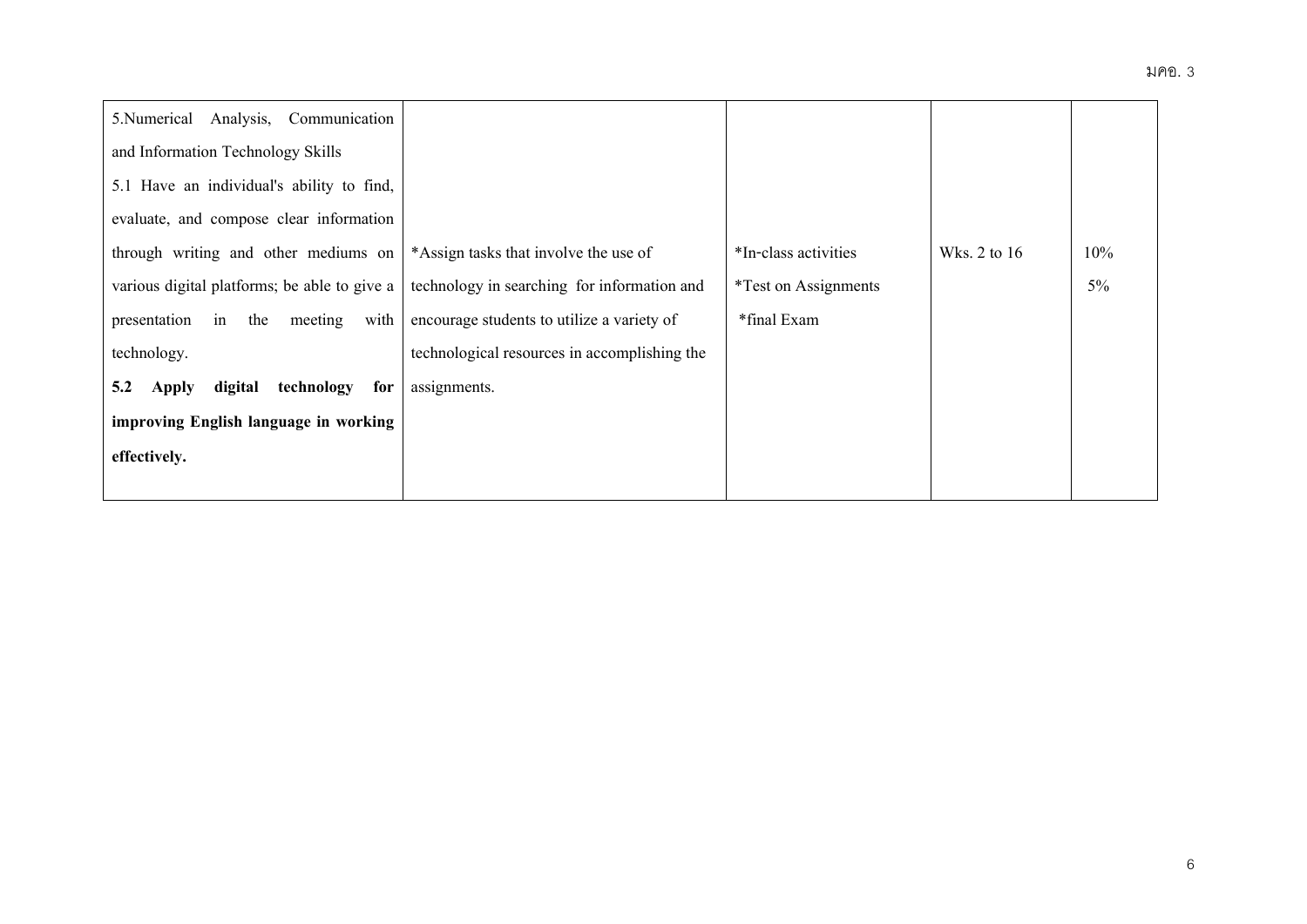# **Section 5: Lesson Plan and Evaluation**

# **5.1 Lesson plan**

| Week No.          | <b>Topics / Details</b>         | <b>Teaching Strategies /</b>               | <b>Teaching Materials</b>  | Assessment        | Lecturer        |
|-------------------|---------------------------------|--------------------------------------------|----------------------------|-------------------|-----------------|
| $\boldsymbol{\&}$ |                                 | <b>Activity/Exercises</b>                  |                            | and               |                 |
| (No. of           |                                 |                                            |                            | <b>Evaluation</b> |                 |
| hours)            |                                 |                                            |                            | (Percentage)      |                 |
| 1                 | -Course Specification and class | -Explain class discipline, rules and       | Course specification,      | Affective         | Asst.Prof.Neeru |
| (3 Hrs.)          | rules                           | course specification.                      | Attendance & score sheets, | domain= $10%$     | Shusatayasakul  |
|                   | - Using Different Types of      | - Interactive lecture $(1)$ on the concept | Instructional manual,      | In-class          |                 |
|                   | Sentences, Fragments and        | of the topic which involves critical,      | microphone, & visual aids. | Activity= $10\%$  |                 |
|                   | Tenses-Part 1                   | analytical thinking $&$ inquiry tasks      |                            |                   |                 |
|                   |                                 | based learning                             |                            |                   |                 |
|                   |                                 | Activity: $(1)$                            |                            |                   |                 |
|                   |                                 | - Students practice the concept orally     |                            |                   |                 |
|                   |                                 | -Students practice Exercises               |                            |                   |                 |
|                   |                                 | - Students practice writing, critically,   |                            |                   |                 |
|                   |                                 | analytically, and logically on the given   |                            |                   |                 |
|                   |                                 | topics.                                    |                            |                   |                 |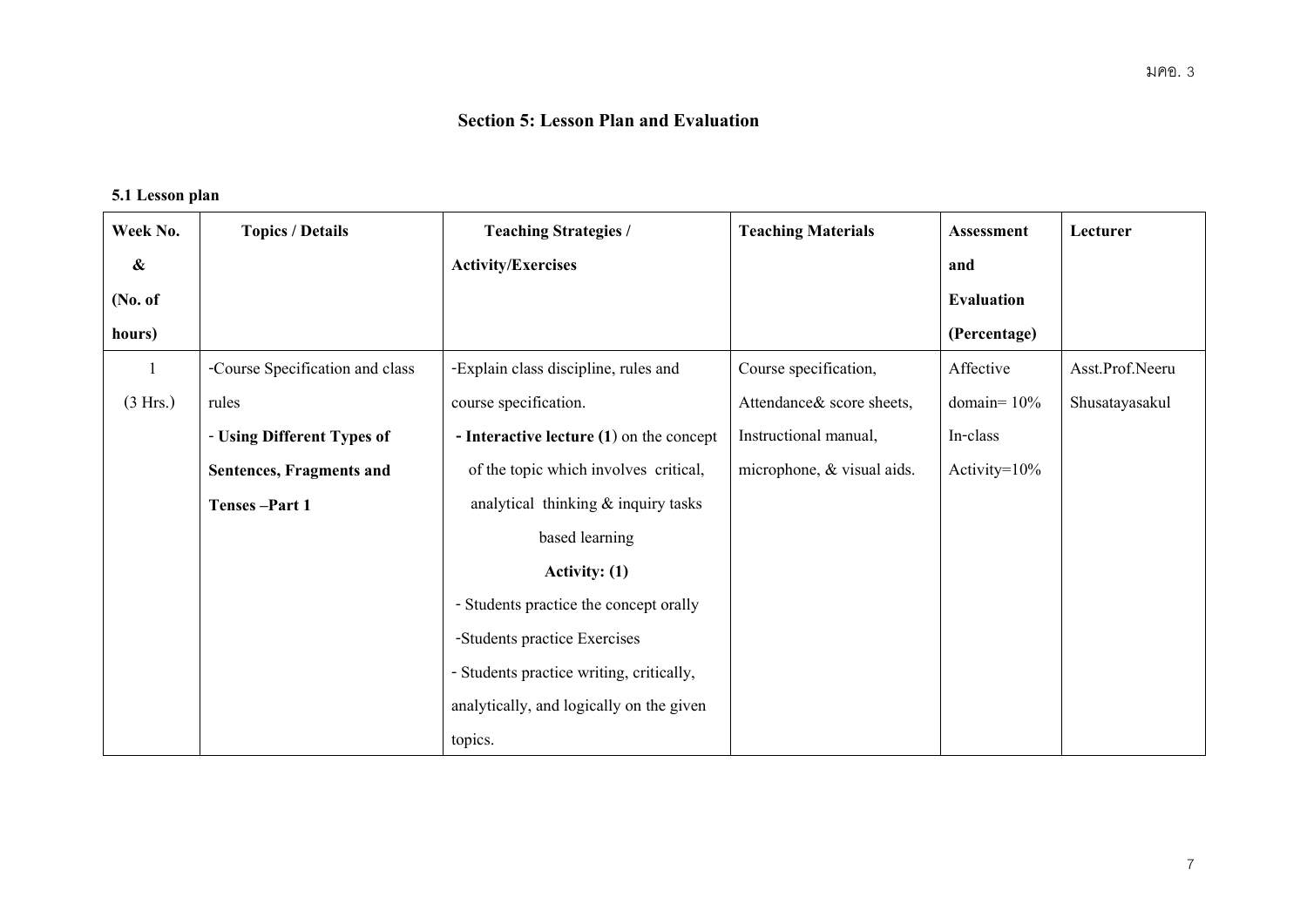| $\overline{2}$ | <b>Using Different Types of</b>      | - Interactive lecture (2) on the concept  | Attendance & score sheets,  | Affective             | Asst.Prof.Neeru |
|----------------|--------------------------------------|-------------------------------------------|-----------------------------|-----------------------|-----------------|
| (3 Hrs.)       | Sentences, Fragments and             | of the topic which involves critical,     | Instructional manual,       | domain= $10\%$        | Shusatayasakul  |
|                | <b>Tenses-Part 2</b>                 | analytical thinking & inquiry tasks based | microphone, & visual aids.  | In-class              |                 |
|                | (Practice rewriting paragraphs)      | learning.                                 |                             | Activity= $10\%$      |                 |
|                | in different tenses)                 | Activity: (2)                             |                             |                       |                 |
|                |                                      | - Students practice the concept orally    |                             |                       |                 |
|                |                                      | -Students practice Exercises              |                             |                       |                 |
|                |                                      | - Students practice writing, critically,  |                             |                       |                 |
|                |                                      | analytically, and logically on the given  |                             |                       |                 |
|                |                                      | topics.                                   |                             |                       |                 |
|                |                                      |                                           |                             |                       |                 |
| $\mathfrak{Z}$ | <b>Writing Process and Paragraph</b> | Interactive lecture (3) on the concept of | Attendance& score sheets,   | Affective             | Asst.Prof.Neeru |
| (3 Hrs.)       | <b>Writing Strategies</b>            | the topic which involves analytical,      | Power point slides & Laptop | domain= $10%$         | Shusatayasakul  |
| Online(1)      | -Develop your writing skills         | Critical, logical thinking $\&$ inquiry   |                             | In-class              |                 |
|                | - Practice Writing                   | tasks-based learning                      |                             | Activity= $10\%$      |                 |
|                | - Paragraph Writing Strategies       | Activity: (3)                             |                             | $\text{Assignment} =$ |                 |
|                | - Paragraphs Writing                 | - Students practice the concept orally    |                             | 5%                    |                 |
|                | Assignment (1)                       | -Students practice Exercises              |                             |                       |                 |
|                |                                      | - Students write paragraphs, critically,  |                             |                       |                 |
|                |                                      | analytically, and logically on the given  |                             |                       |                 |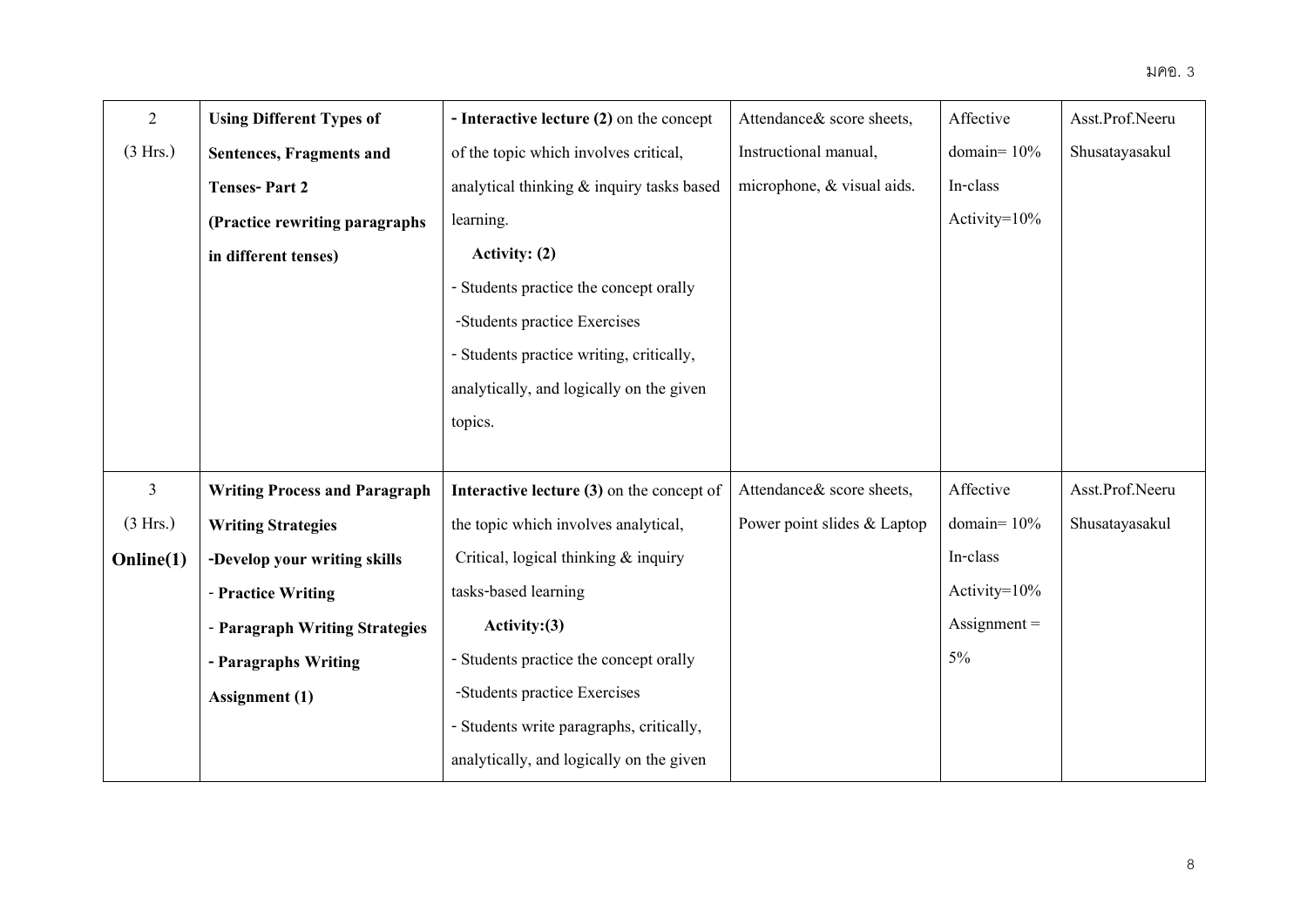|                |                                    | topics.                                    |                            |                  |                 |
|----------------|------------------------------------|--------------------------------------------|----------------------------|------------------|-----------------|
|                |                                    | Assignment (1)                             |                            |                  |                 |
|                |                                    |                                            |                            |                  |                 |
| $\overline{4}$ | <b>Paragraph Formats and Parts</b> | Interactive lecture (4) on the concept of  | Attendance & score sheets, | Affective        | Asst.Prof.Neeru |
| (3Hrs.)        | of a Paragraph-                    | the topic which involves analytical,       | Instructional manual,      | domain= $10%$    | Shusatayasakul  |
|                |                                    | Critical, logical thinking & inquiry       | microphone, & visual aids. | In-class         |                 |
|                |                                    | tasks-based learning                       |                            | Activity= $10\%$ |                 |
|                |                                    | Activity: $(4)$                            |                            |                  |                 |
|                |                                    | - Students practice the concept orally     |                            |                  |                 |
|                |                                    | -Students practice Exercises               |                            |                  |                 |
|                |                                    | - Students discuss and practice writing,   |                            |                  |                 |
|                |                                    | critically, analytically, and logically on |                            |                  |                 |
|                |                                    | the given topics.                          |                            |                  |                 |
|                |                                    |                                            |                            |                  |                 |
| 5              | - Writing Topic Sentences and      | Interactive lecture (5) on the concept of  | Attendance& score sheets,  | Affective        | Asst.Prof.Neeru |
| (3 Hrs.)       | <b>Supporting Sentences of a</b>   | the topic which involve knowledge          | Instructional manual,      | domain= $10%$    | Shusatayasakul  |
|                | Paragraph-part 1                   | based learning                             | microphone, & visual aids. | In-class         |                 |
|                | -A Topic Sentence in depth         | Activity: (5)                              |                            | Activity= $10\%$ |                 |
|                | -Supporting Sentences in depth     | - Students practice the concept orally     |                            |                  |                 |
|                | In-class writing activity          | - Students practice exercises              |                            |                  |                 |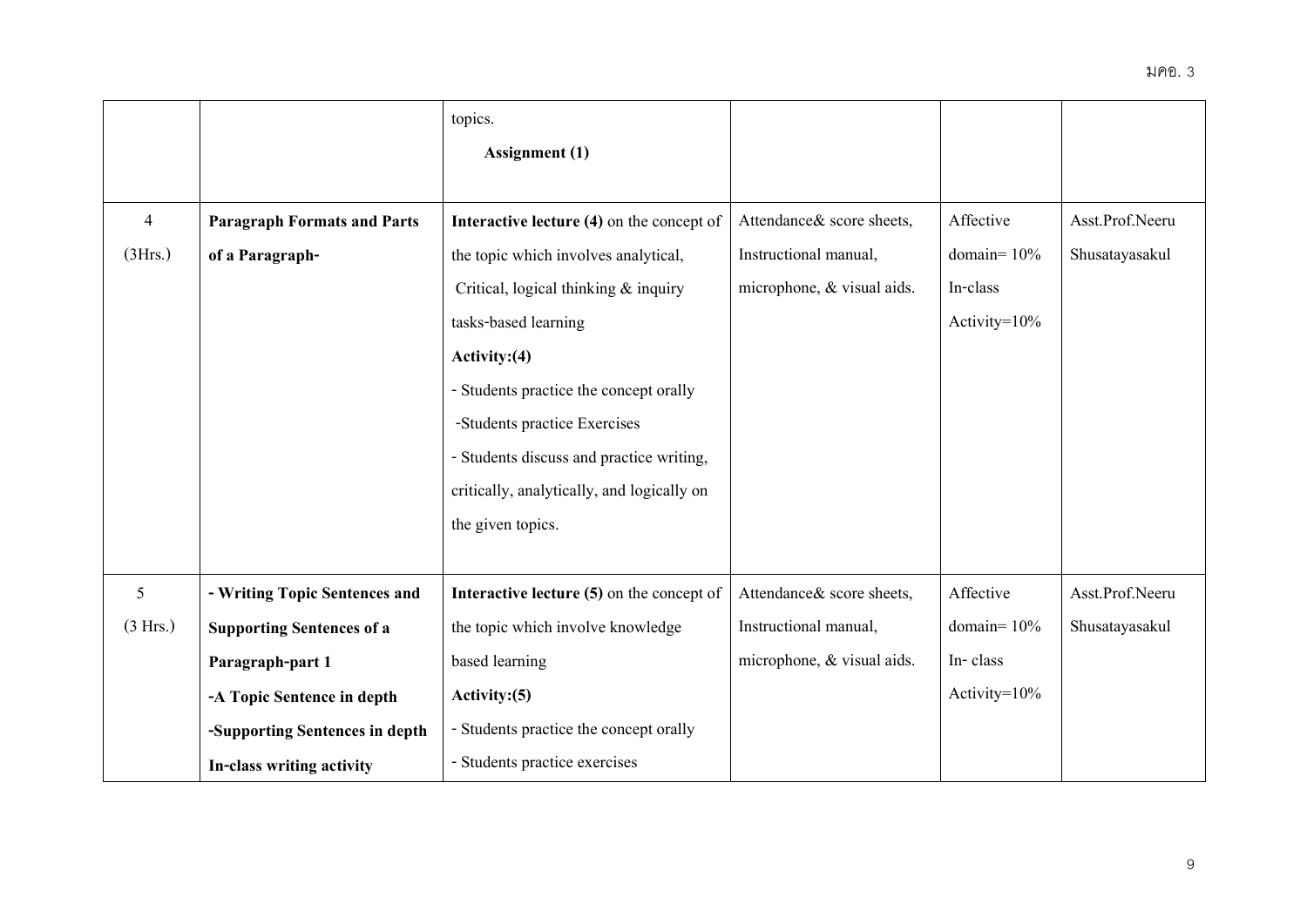|           |                                           | - Students practice writing various topic   |                              |                  |                 |
|-----------|-------------------------------------------|---------------------------------------------|------------------------------|------------------|-----------------|
|           |                                           | sentences critically, analytically, and     |                              |                  |                 |
|           |                                           | logically.                                  |                              |                  |                 |
|           |                                           |                                             |                              |                  |                 |
| 6         | <b>Writing Topic Sentences and</b>        | Interactive lecture $(6)$ on the concept of | Attendance & score sheets,   | Affective        |                 |
| (3 Hrs.)  | <b>Supporting Sentences of a</b>          | the topic which involves analytical,        | Power point slides & Laptop. | domain= $10\%$   | Asst.Prof.Neeru |
| Online(2) | Paragraph-Part 2                          | Critical, logical thinking & inquiry        |                              | In-class         | Shusatayasakul  |
|           | <b>A Concluding Sentence</b><br><b>A.</b> | tasks-based learning                        |                              | Activity= $10\%$ |                 |
|           | in-depth                                  | Activity: (6)                               |                              | Assignment       |                 |
|           | In class Writing<br><b>B.</b>             | - Students practice the concept orally      |                              | $=$ 5%           |                 |
|           | Practice                                  | -Students practice Exercises                |                              |                  |                 |
|           | <b>Assignment (2)</b>                     | - Students write academic paragraphs        |                              |                  |                 |
|           |                                           | critically, analytically, and logically on  |                              |                  |                 |
|           |                                           | the given topics.                           |                              |                  |                 |
|           |                                           | <b>Assignment</b> (2)                       |                              |                  |                 |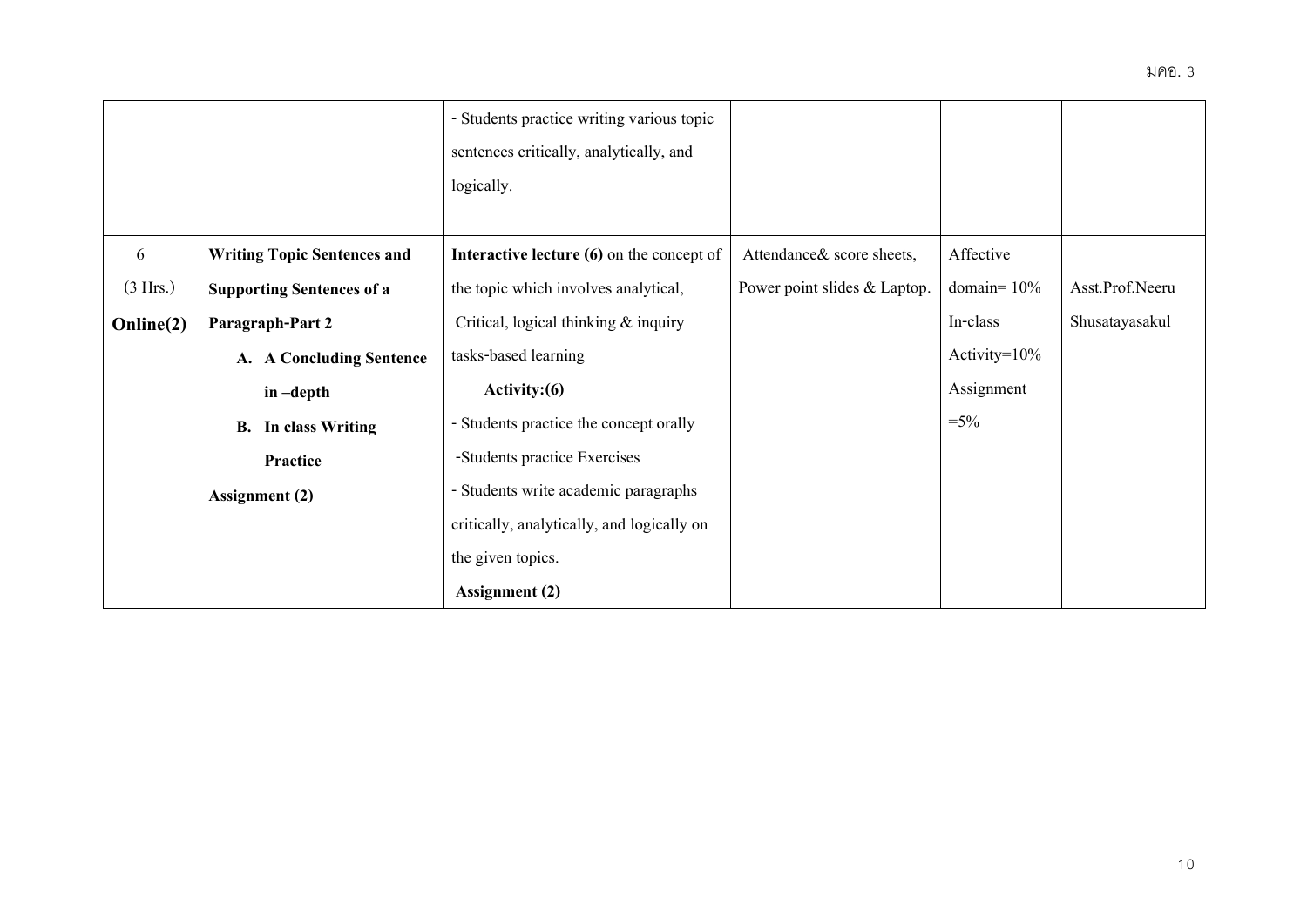| $\overline{7}$ | -Understanding Different Types | - Interactive lecture (7) on the concept   | Attendance& score sheets,    | Affective        |                 |
|----------------|--------------------------------|--------------------------------------------|------------------------------|------------------|-----------------|
| (3 Hrs.)       | of Paragraphs                  | of the topic which involve knowledge       | Instructional manual,        | domain= $10%$    | Asst.Prof.Neeru |
|                | -Descriptive paragraph         | based learning                             | microphone, & visual aids.   | In-class         | Shusatayasakul  |
|                | -Narrative paragraph           | Activity: (7)                              |                              | Activity=10%     |                 |
|                | -Expository paragraph          | Students practice the concept orally       |                              |                  |                 |
|                | -Persuasive paragraph          | -Students practice Exercises               |                              |                  |                 |
|                | -Exercises                     | - Students discuss in small groups on      |                              |                  |                 |
|                |                                | types of paragraphs critically,            |                              |                  |                 |
|                |                                | analytically, and logically.               |                              |                  |                 |
|                |                                |                                            |                              |                  |                 |
| 8              | <b>Descriptive Pparagraphs</b> | -Interactive lecture $(8)$ in depth on the | Attendance& score sheets,    | Affective        | Asst.Prof.Neeru |
| (3 Hrs.)       | -Understanding Descriptive     | concept of the topic which involve         | Power point slides & Laptop. | domain= $10%$    | Shusatayasakul  |
| Online(3)      | <b>Paragraphs In-Depth</b>     | knowledge based learning                   |                              | In-class         |                 |
|                | -Signal -Words Used For        | Activity: (8)                              |                              | Activity= $10\%$ |                 |
|                | <b>Description Writing</b>     | Students practice the concept orally       |                              | Assignment       |                 |
|                | <b>Paragraphs Writing</b>      | -Students practice Exercises               |                              | $=10%$           |                 |
|                | Assignment (3)                 | - Students write Descriptive Paragraphs    |                              |                  |                 |
|                |                                | critically, analytically, and logically on |                              |                  |                 |
|                |                                | the given topics.                          |                              |                  |                 |
|                |                                | <b>Assignment</b> (3)                      |                              |                  |                 |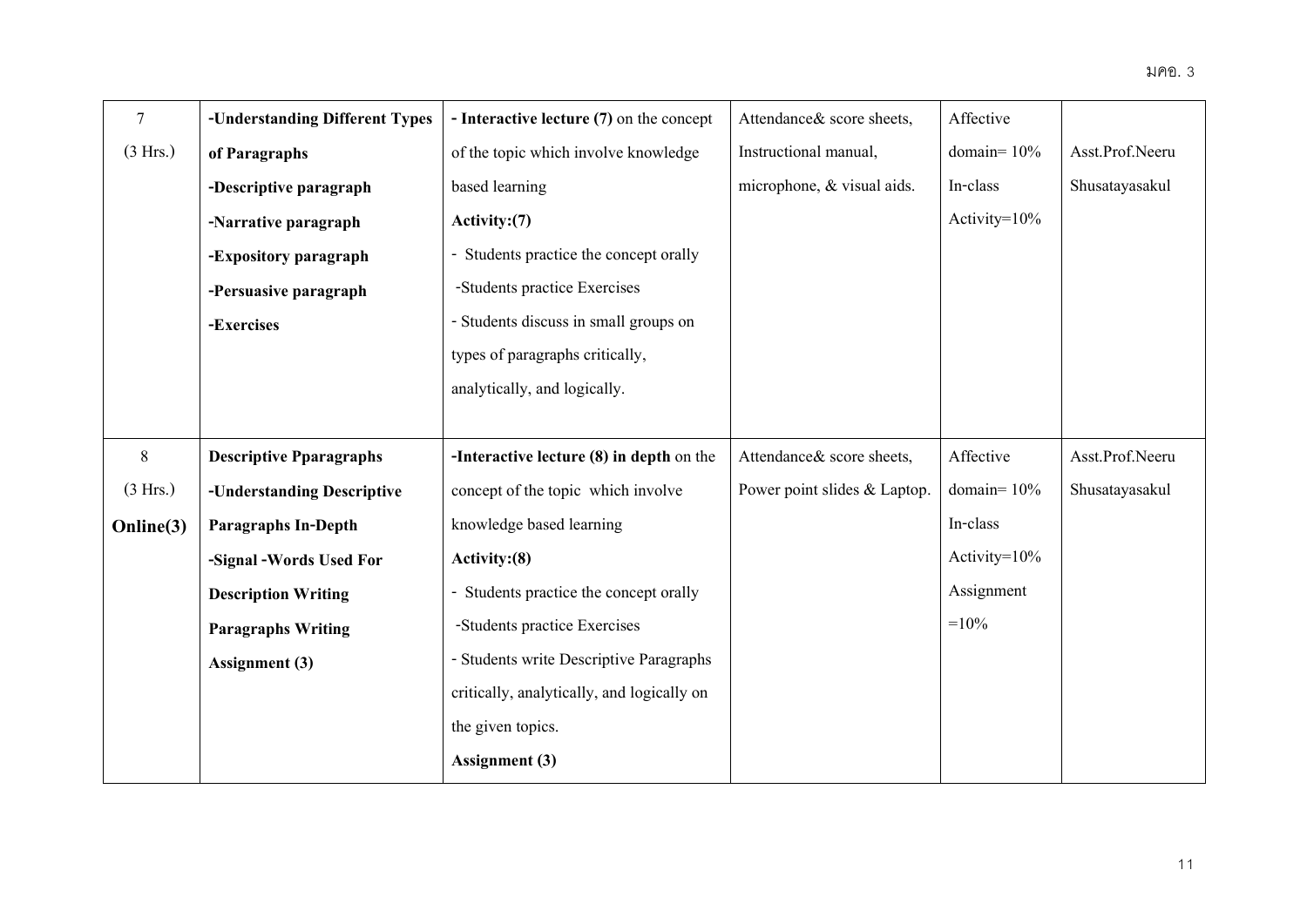| $\mathbf{9}$ | <b>Narrative Paragraphs</b> | Interactive lecture (9) in depth on the  | Attendance & score sheets,   | Affective        | Asst.Prof.Neeru |
|--------------|-----------------------------|------------------------------------------|------------------------------|------------------|-----------------|
| (3 Hrs.)     | -Understanding Narrative    | concept of the topic which involves      | Instructional manual,        | domain= $10\%$   | Shusatayasakul  |
|              | Paragraphs                  | analytical,                              | microphone, & visual aids.   | In-class         |                 |
|              | -Narrative (Timeline)       | Critical, logical thinking skills &      |                              | Activity=10%     |                 |
|              | <b>Transitions</b>          | inquiry, evidence tasks-based learning   |                              |                  |                 |
|              |                             | Activity: $(9)$                          |                              |                  |                 |
|              |                             | - Students practice the concept orally   |                              |                  |                 |
|              |                             | -Students practice Exercises             |                              |                  |                 |
|              |                             | - Students practice writing, critically, |                              |                  |                 |
|              |                             | analytically, and logically on the given |                              |                  |                 |
|              |                             | topics.                                  |                              |                  |                 |
|              |                             |                                          |                              |                  |                 |
|              |                             |                                          |                              |                  |                 |
| 10           | - Expository Paragraphs     | - Interactive lecture (10) on the        | Attendance & score sheets,   | Affective        | Asst.Prof.Neeru |
| (3 Hrs.)     | -Understanding Expository   | concept of the topic which involves      | Power point slides & Laptop. | domain= $10\%$   | Shusatayasakul  |
| Online(4)    | Paragraphs                  | analytical, Critical, logical thinking   |                              | In-class         |                 |
|              | -Types of Expository        | skills & inquiry, evidence & tasks-based |                              | Activity= $10\%$ |                 |
|              | Paragraphs                  | learning                                 |                              | Assignment       |                 |
|              | -Informative Paragraphs     | Activity: (10)                           |                              | $=10%$           |                 |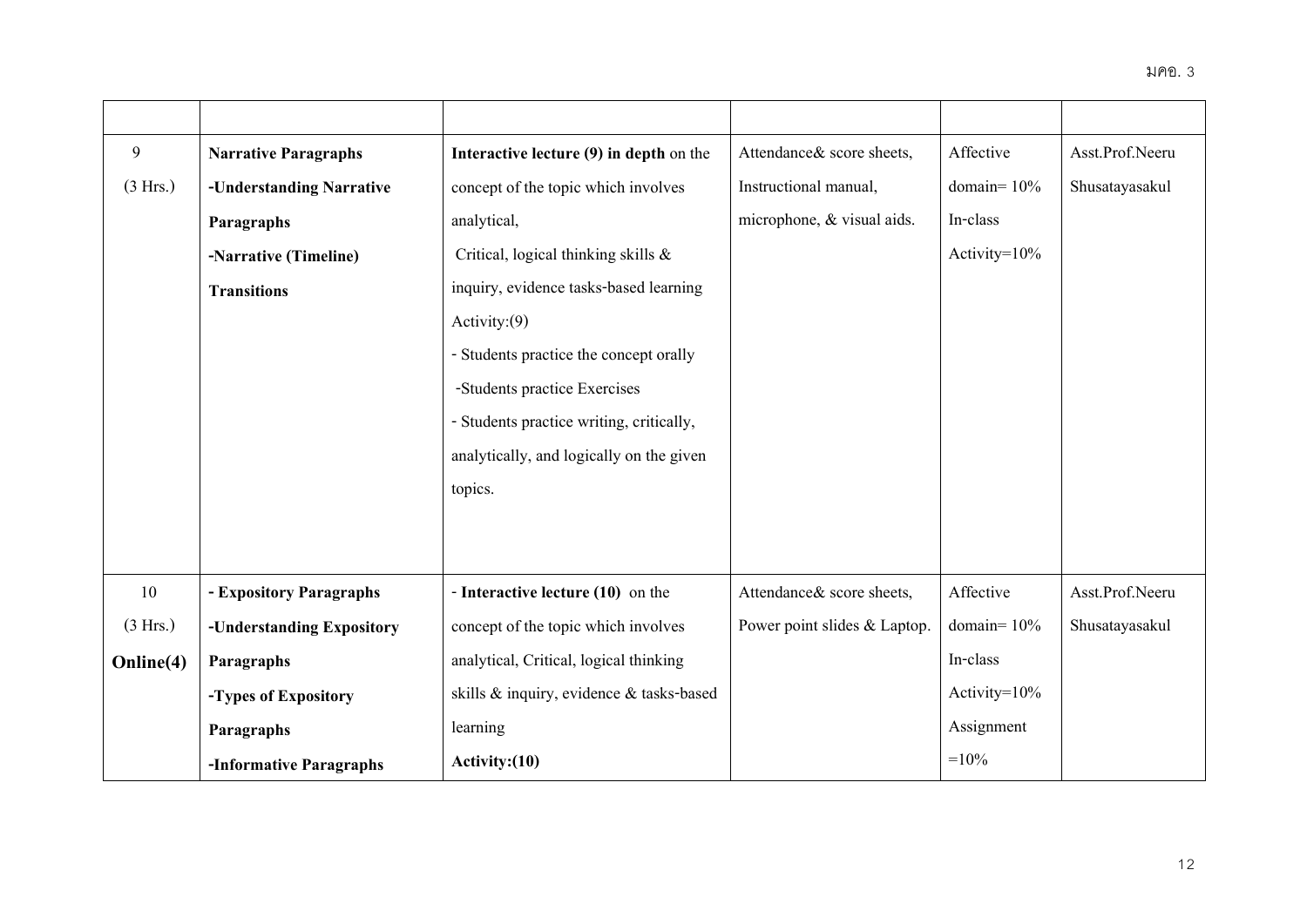|        | - Comparison and Contrast      | - Students practice the concept orally        |                            |                   |                 |
|--------|--------------------------------|-----------------------------------------------|----------------------------|-------------------|-----------------|
|        | -Cause and Effect Paragraphs   | -Students practice Exercises                  |                            |                   |                 |
|        | <b>Informative Paragraphs</b>  | - Students discuss in small groups on         |                            |                   |                 |
|        | -Understanding Informative     | types of expository paragraph                 |                            |                   |                 |
|        | Paragraphs                     | Critically, analytically, and logically on    |                            |                   |                 |
|        | - Possible Transition Words,   | the given topics.                             |                            |                   |                 |
|        | <b>Used for Informative</b>    | -Students write Paragraphs on the given       |                            |                   |                 |
|        | Paragraphs                     | topics.                                       |                            |                   |                 |
|        | <b>Writing Assignment (4)</b>  | <b>Assignment</b> (4)                         |                            |                   |                 |
|        |                                |                                               |                            |                   |                 |
| 11     | <b>Comparison and Contrast</b> | - Interactive lecture (11) in depth on        | Attendance & score sheets, | Affective         | Asst.Prof.Neeru |
| (3hrs) | Paragraphs                     | the concept of the topic, which involves      | Instructional manual,      | domain= $10%$     | Shusatayasakul  |
|        | -Understanding Comparison      | analytical, critical, logical thinking skills | microphone, & visual aids. | In-class          |                 |
|        | and Contrast Paragraphs        | $&$ inquiry, evidence $&$ tasks-based         |                            | Activity = $10\%$ |                 |
|        | - Key Words for Compare and    | learning                                      |                            |                   |                 |
|        | <b>Contrast</b>                | $Activity(11)$ :                              |                            |                   |                 |
|        | -Writing Assignment (4)        | - Students practice the concept orally        |                            |                   |                 |
|        |                                | -Students practice Exercises                  |                            |                   |                 |
|        |                                | - Students practice writing critically,       |                            |                   |                 |
|        |                                | analytically, and logically on the given      |                            |                   |                 |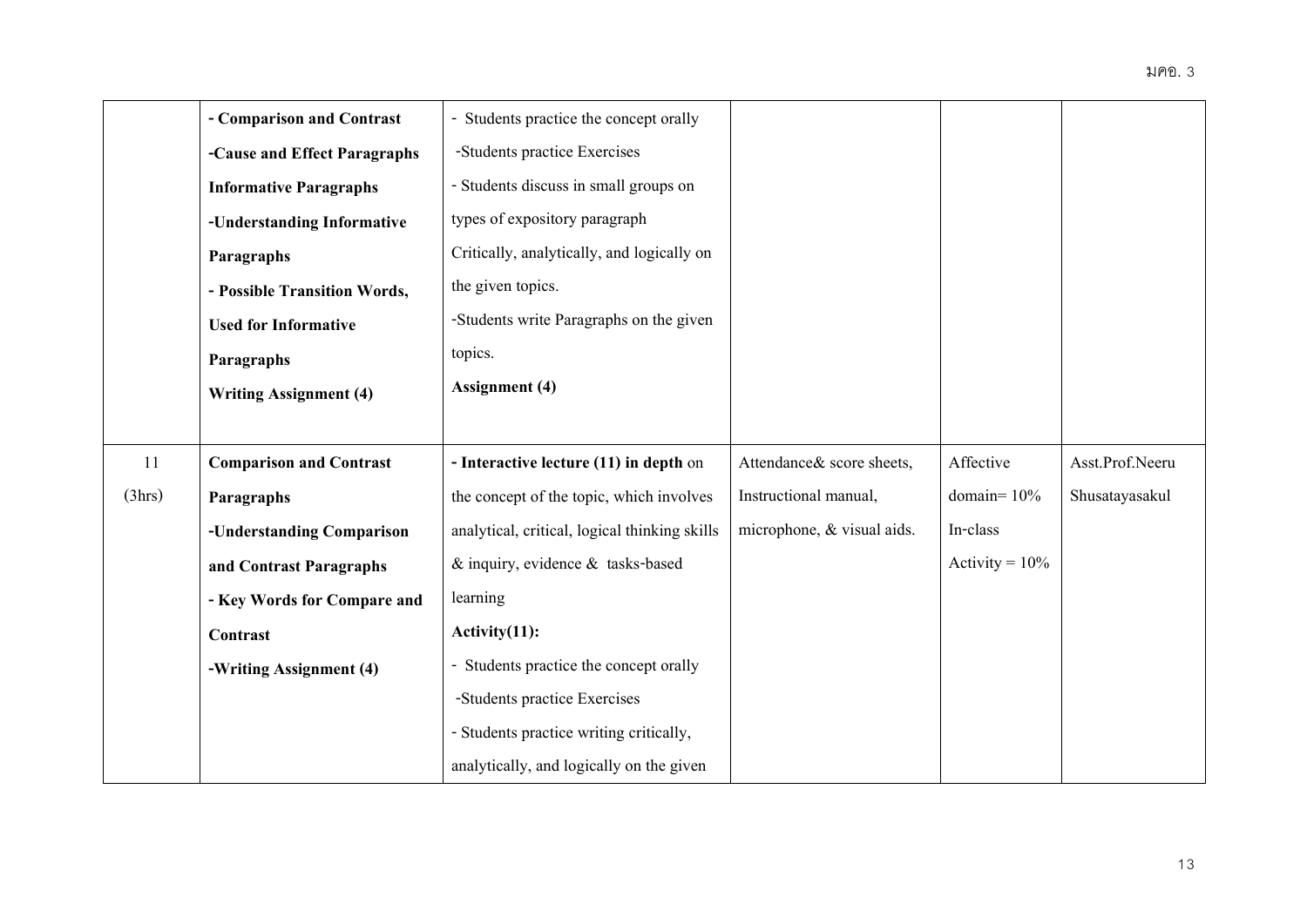|           |                                     | topics.                                    |                              |                       |                 |
|-----------|-------------------------------------|--------------------------------------------|------------------------------|-----------------------|-----------------|
|           |                                     |                                            |                              |                       |                 |
| 12        |                                     |                                            |                              |                       |                 |
| (3hrs.)   | <b>Cause and Effect Paragraphs:</b> | Interactive lecture $(12)$ in depth on the | Attendance & score sheets,   | Affective             | Asst.Prof.Neeru |
|           | -Understanding Cause and            | concept of the topic which involves        | Power point slides & Laptop. | domain= $10%$         | Shusatayasakul  |
| Online(5) | <b>Effect Paragraphs</b>            | analytical,                                |                              | In-class              |                 |
|           | -Cause/Effect Vocabulary            | Critical, logical thinking skills &        |                              | Activity = $10\%$     |                 |
|           | - Writing Assignment (5)            | inquiry, evidence & tasks-based learning   |                              | $\text{Assignment} =$ |                 |
|           |                                     | Activity: $(12)$                           |                              | 10%                   |                 |
|           |                                     | - Students practice the concept orally     |                              |                       |                 |
|           |                                     | -Students practice Exercises               |                              |                       |                 |
|           |                                     | - Students write paragraphs critically,    |                              |                       |                 |
|           |                                     | analytically, and logically on the given   |                              |                       |                 |
|           |                                     | topics.                                    |                              |                       |                 |
|           |                                     | Assignment (5)                             |                              |                       |                 |
|           |                                     |                                            |                              |                       |                 |
|           |                                     |                                            |                              |                       |                 |
| 13        | - Example of a Cause and            | Interactive lecture (13) in depth on the   | Attendance & score sheets,   | Affective             | Asst.Prof.Neeru |
| (3hrs.)   | <b>Effect Paragraphs</b>            | concept of the topic which involves        | Instructional manual,        | domain= $10%$         | Shusatayasakul  |
|           | - Cause/Effect Signal Words         | analytical,                                | microphone, & visual aids    | In-class              |                 |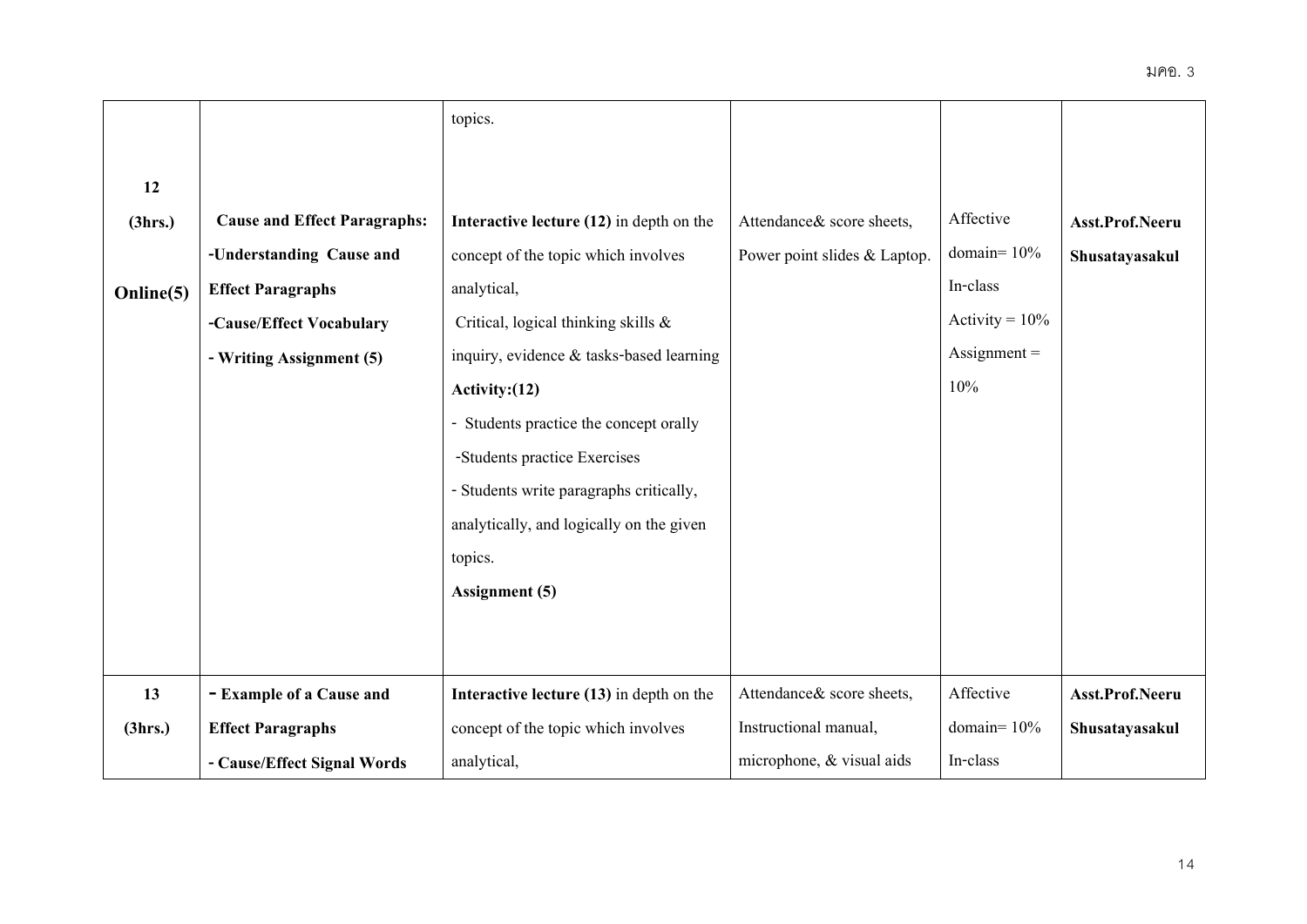|         | and Phrases                 | Critical, logical thinking skills &      |                            | Activity = $10\%$ |                 |
|---------|-----------------------------|------------------------------------------|----------------------------|-------------------|-----------------|
|         |                             | inquiry, evidence & tasks-based learning |                            |                   |                 |
|         |                             | Activity: $(13)$                         |                            |                   |                 |
|         |                             | - Students practice the concept orally   |                            |                   |                 |
|         |                             | -Students practice Exercises             |                            |                   |                 |
|         |                             | - Students practice writing, critically, |                            |                   |                 |
|         |                             | analytically, and logically on the given |                            |                   |                 |
|         |                             | topics.                                  |                            |                   |                 |
|         |                             |                                          |                            |                   |                 |
|         |                             |                                          |                            |                   |                 |
| 14      | - Persuasive Paragraphs     | - Interactive lecture (14) in depth on   | Attendance & score sheets, | Affective         |                 |
| (3Hrs.) | -Understanding Persuasive   | the concept of the topic which involves  | Instructional manual,      | domain= $10\%$    | Asst.Prof.Neeru |
|         | Paragraphs                  | analytical, Critical, logical thinking   | microphone, & visual aids. | In-class          | Shusatayasakul  |
|         | - Persuasive Writing Signal | skills & inquiry, evidence & tasks-based |                            | Activity = $10\%$ |                 |
|         | Words                       | learning.                                |                            |                   |                 |
|         |                             | Activity(14):                            |                            |                   |                 |
|         |                             | - Students practice the concept orally   |                            |                   |                 |
|         |                             | - students practice language &           |                            |                   |                 |
|         |                             | professional skills                      |                            |                   |                 |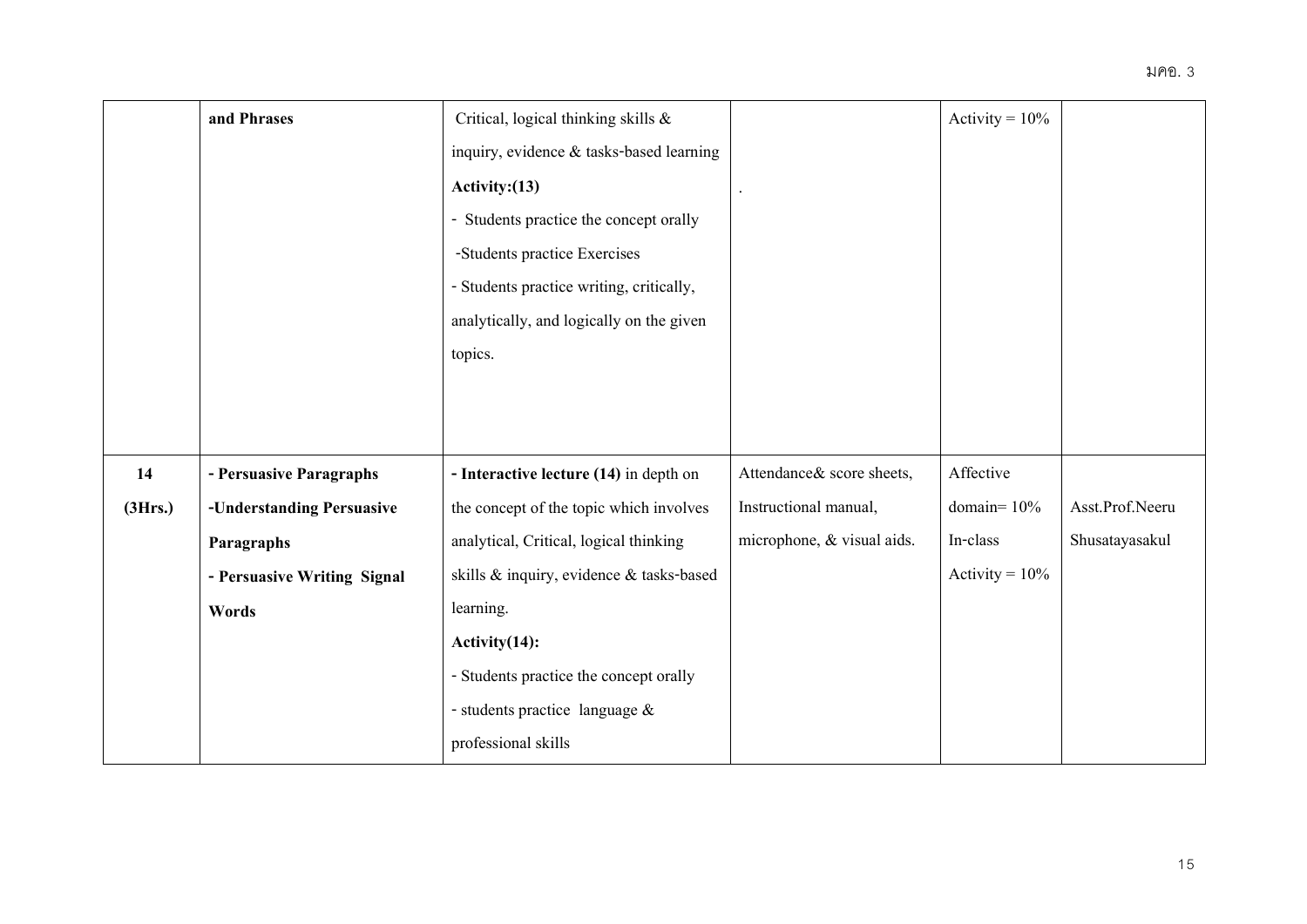|           |                               | -Students practice writing on the given  |                              |                       |                 |
|-----------|-------------------------------|------------------------------------------|------------------------------|-----------------------|-----------------|
|           |                               | situations.                              |                              |                       |                 |
| 15        | <b>Persuasive Paragraphs</b>  | Interactive lecture (15) in depth on the | Attendance & score sheets,   | Affective             | Asst.Prof.Neeru |
| (3Hrs.)   | - Example of a Persuasive     | concept of the topic which involves      | Power point slides & Laptop. | domain= $10%$         | Shusatayasakul  |
| Online(6) | Paragraph                     | analytical,                              |                              | In-class              |                 |
|           | -In- Class Writing Persuasive | Critical, logical thinking skills &      |                              | Activity= $10\%$      |                 |
|           | paragraphs                    | inquiry, evidence & tasks-based          |                              | $\text{Assignment} =$ |                 |
|           | - Writing Assignment (6)      | learning.                                |                              | 10%                   |                 |
|           |                               | Activity $(15)$ :                        |                              |                       |                 |
|           |                               | - Students practice the concept orally   |                              |                       |                 |
|           |                               | - students write paragraphs on the given |                              |                       |                 |
|           |                               | topics.                                  |                              |                       |                 |
|           |                               | <b>Assignment</b> (6)                    |                              |                       |                 |
|           |                               |                                          |                              |                       |                 |
| 16        | Final Examination             | Students take the Exam.                  | Attendance & score sheets    | 30%                   | Asst.Prof.Neeru |
|           |                               |                                          |                              |                       | Shusatayasakul  |
|           |                               |                                          |                              |                       |                 |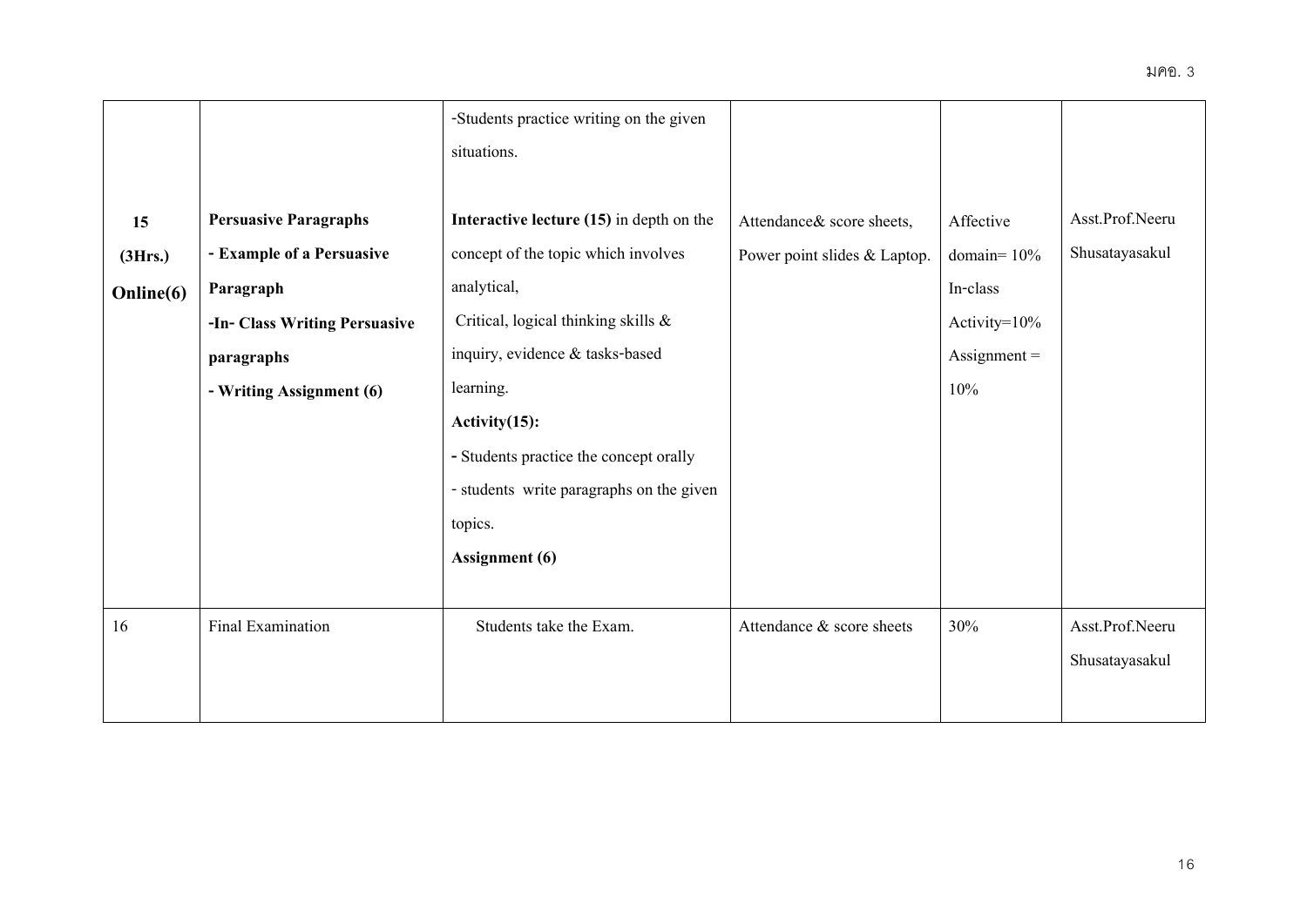#### **5.2 Measurement and Evaluation**

| 1. Measurement:                 | Score  |
|---------------------------------|--------|
| 1.1 In class Activity           | 10%    |
| 1.2 Test on Writing Assignments | 50%    |
| 1.3 Affective Domain            | 10%    |
| 1.4. Final examination          | $30\%$ |

# **2. Grade Evaluation: Norm-Referenced Criterion-Referenced**

| $\sigma$     |                           |  |  |  |  |
|--------------|---------------------------|--|--|--|--|
| <b>Score</b> | Grade                     |  |  |  |  |
| $85 - 100$   | $\mathbf{A}$              |  |  |  |  |
| $79 - 84$    | $\mbox{\bf B}^*$          |  |  |  |  |
| $73 - 78$    | $\, {\bf B}$              |  |  |  |  |
| $67 - 72$    | $\text{C}^*$              |  |  |  |  |
| $61 - 66$    | $\mathcal{C}$             |  |  |  |  |
| $55 - 60$    | $\mbox{D}^*$              |  |  |  |  |
| 50-54        | $\mathbf D$               |  |  |  |  |
| $0 - 49$     | $\boldsymbol{\mathrm{F}}$ |  |  |  |  |

#### **Grading Criteria**

# **Section 6: Learning Resources**

### **6.1 Texts and main documents**

Shusatayasakul, N. (2020). *Paragraph Writing Strategies*, (Learning materials),Suan Dusit Graphic Site.

# **6.2 Documents and important information**

1)) various web-sites relevant to lessons

#### **6.3 Documents and recommended information**

- 1) Reference books as required
- 2) SDU e-learning supplements